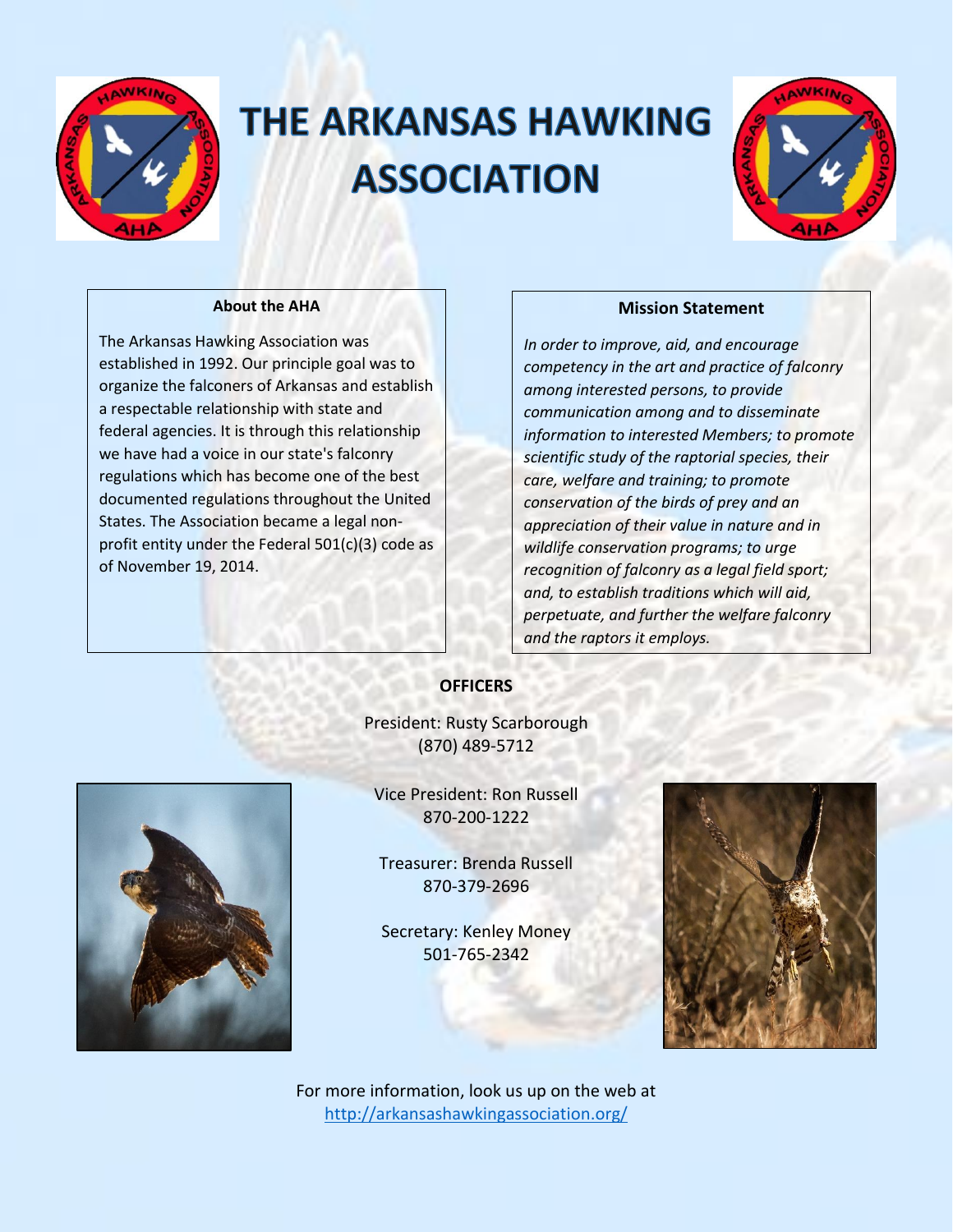# **FALCONRY INFORMATION CONTACTS**

# **Karen Rowe (Falconry Coordinator)**

Non‐game Bird Program Leader Wildlife Management Division Arkansas Game and Fish Commission P. O. Box 529 Casscoe, AR 72026 Mobile: (870) 672‐2279 Phone: (870) 241-1146

### **Rusty Scarborough**

Arkansas Hawking Association – President (870) 489‐5712

### **Heath Garner**

Arkansas Hawking Association - Apprentice Liaison (870) 219-1721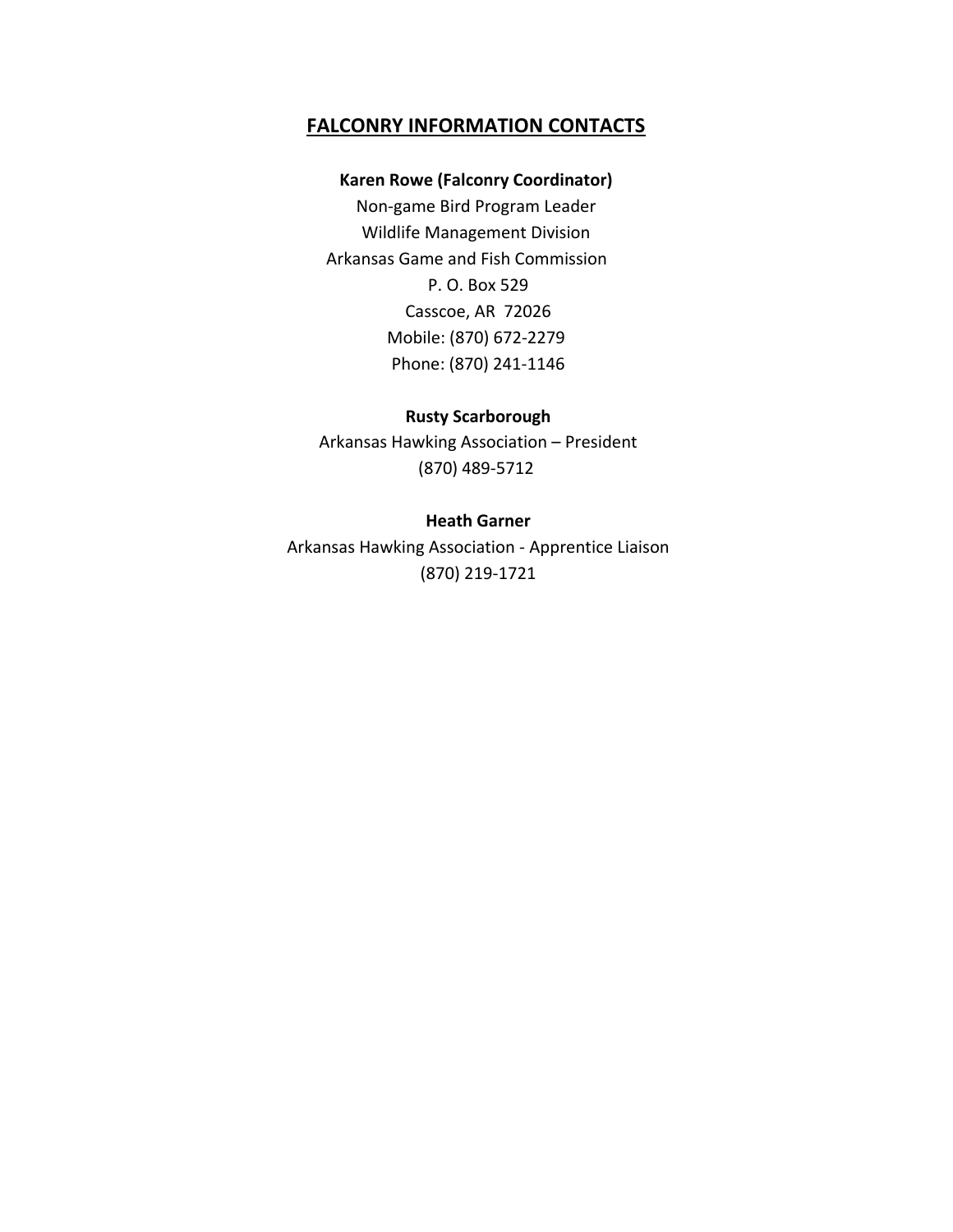# **What is Falconry?**

# **What** *is* **Falconry?**

Falconry can be defined as the taking of wild quarry in its natural state and habitat by means of a trained raptor. This ancient art is a very demanding endeavor, requiring a serious dedication of time and energy from the falconer. On November 16, 2010 the United Nations Educational Scientific and Cultural Organization (UNESCO) added falconry to its list of Intangible Cultural Heritages of Humanity. Here's an overview for those who want to know more.

# **DO YOU** *REALLY* **WANT TO BECOME A FALCONER?**

You may have recently read about this ancient art in a book or periodical, learned about it through television or radio, perhaps a movie, or may have even seen a trained hawk in action. Whatever the case, you were obviously impressed enough to want to learn more about the sport of falconry, and we appreciate your interest.

Few people thrilling at the brief, intense magic of a trained hawk in flight realize the intense demands placed upon one who aspires to be a falconer. Even fewer are willing to make the necessary sacrifices.

#### **Time**

Falconry is not an "overnight" achievement. **Becoming a Master falconer takes** *at least* **seven years; finishing your apprenticeship alone will take** *at least* **two.** Your hawk requires a significant amount of time, every day, 365 days a year, and a bird in training requires substantially more time. Raptors, unlike a rifle or a bow, cannot be hung on the wall and forgotten until the next hunting trip. You might be oaky with this time commitment, but is your spouse okay with it? Your kids? Your career?

#### **Effort and Ethics**

Of all sports in America, falconry is the only one that utilizes a trained wild creature. Falcons, hawks, eagles and owls are essential elements of our wildlife. The competent falconer takes care to follow sound conservation principles in the pursuit of the sport. Even though the federal government's environmental assessment states falconry has "no impact" on wild raptor populations, a careless, uninformed individual, attempting to satisfy a passing fancy, can do great harm to one or more birds and cast the shadow of discredit on the sport of falconry itself. Most falconers, therefore, before they will agree to help anyone newly attracted to the sport, will require evidence of a serious, committed interest in falconry. They just don't have time for anything else. The ethics of practicing quality falconry are an important part of a falconer's every day life.

#### **Permits**

Because all raptors are protected by state, federal, and international law, all potential falconers must obtain the necessary permits and licenses before acquiring a hawk or practicing falconry. This can take quite a while, since it includes taking a written falconry exam and getting the appropriate signatures. In some states, hunter education courses are required before you can get your hunting license. If you can't keep your paperwork straight, even in triplicate (three copies), don't consider falconry.

#### **Money**

Most people immediately think of the cost of acquiring a hawk, but the price of the bird is only the beginning, assuming you can purchase one. In North America most apprentice falconers will be required by their sponsor to trap at least their first bird from the wild. You must have money to spend. Spend on food, shelter, equipment, veterinary costs, permits and fees, and travel. To keep it healthy, you must feed your raptor only fresh raw meat, preferably the exact same whole birds or mammals they would catch in the wild on their own. Housing and equipment requirements are mandated by state and federal law. You will need the money to buy the raw materials and you will need the skill to work with these materials and you will be inspected before you are permitted to acquire a hawk by state and possibly local officials. Most falconers also spend considerable amounts of money onbooks as a source of vital information and enjoyment. You will have to pay permit and license fees as well. Travel adds up fast, too; obtaining a hawk, visiting other falconers, training and hunting can put literally thousands of miles on your car and empty wallets quickly.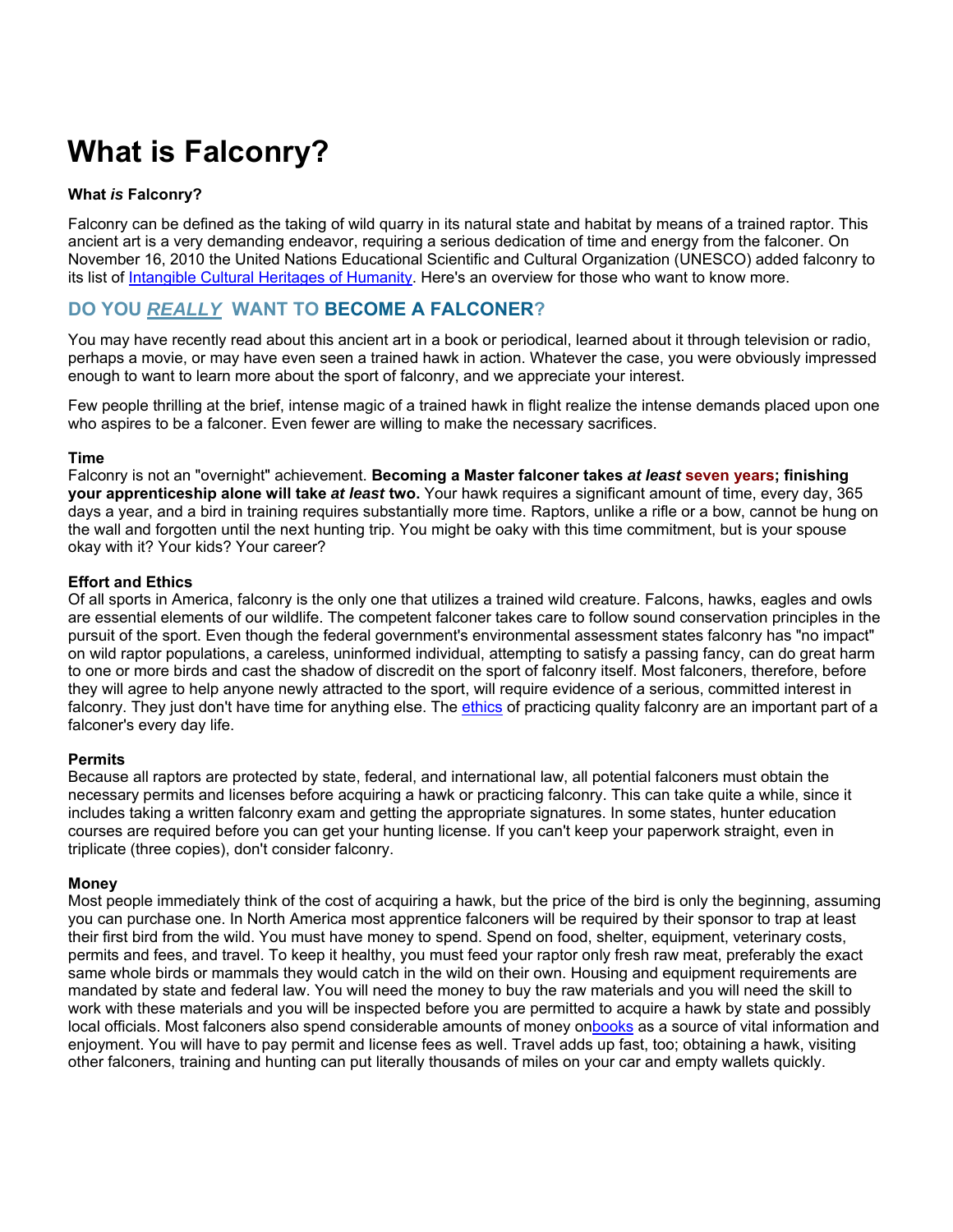#### **Access to Land**

You must have permission to enter adequate and convenient locations in which to fly a hawk or falcon and there must be appropriate game available. Remember too that in some locations written permission of the property owner is required. The falcons require wide open expanses of land where they may be flown high over the falconer, while hawks and small accipiters can be hunted in smaller fields or farms. Gun hunting, roads, power lines, urban settings and barbed wire fences may render an otherwise suitable location unusable because of the potential threats to the raptor and or the falconer.

#### **Personality**

Are you sincerely interested in all aspects of wildlife and the out-of-doors?

How badly do you want to learn? Are you ready to start at the bottom.. and stay there for two or more years? Can you listen to and follow other people's advice?

How much have you already read? A serious commitment to becoming a falconer is often evidenced by a ravenous appetite for books or online information.

Can you hunt? Not do you know how, which is a challenge in itself, but are you emotionally prepared? Falconry is sharing your life with a creature that has evolved over millions of years as a predator.

After investing all this time and effort, do you really understand that, at any moment of free flight, your bird can choose to simply fly away and never return?

This is just a brief overview. It is not meant to be discouraging. It is meant to make you realize that the art and practice of falconry is months and years of hard work punctuated by brief moments of exhilaration, excitement and joy as well as punctuated by moments of sorrow, grief, stress and frustration.

If you feel you are ready to get serious, the next steps are to contact your local wildlife agency (state or provincial game department) for a falconry packet, join your local falconry organization, and join NAFA. Need a step-by-step recommendation on how to become a falconer? Click here.

Whether or not you eventually become a falconer, we hope that you will retain a friendly interest in birds of prey, their conservation, and the ancient art and sport of falconry.

Copyright © North American Falconers Association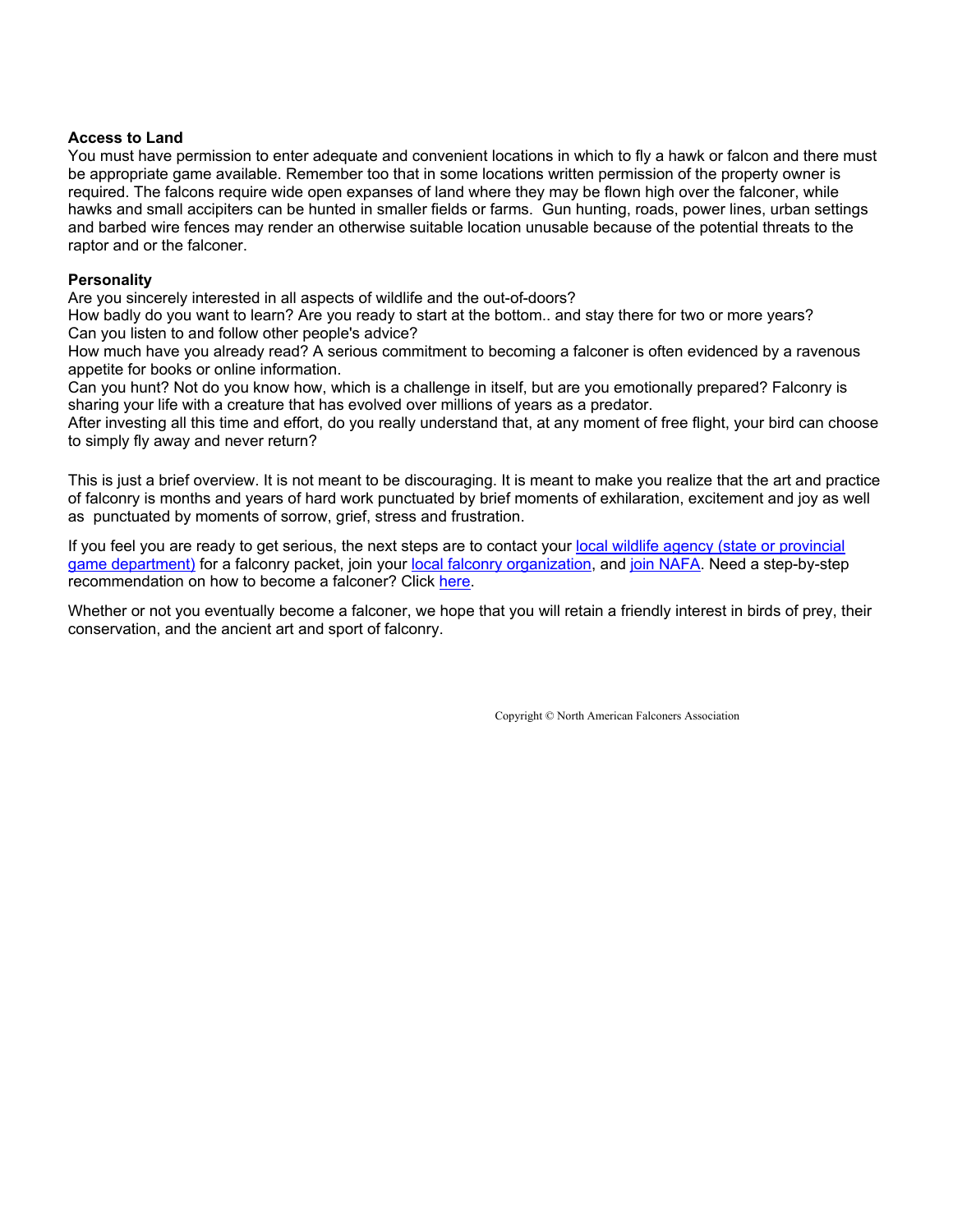# **Falconry Ethics**

This document was developed by the NAFA Ethics Committee and originally produced in April, 2009 and approved by the NAFA Board of Directors on May 21, 2009.

# NAFA Policy: 09‐004

# **I. Use of Raptors by Falconers**

Falconry is taking wild quarry in its natural state with a trained raptor.

Falconry does not include the keeping of birds of prey as pets or prestige items, for captive‐breeding purposes, for rehabilitation or education purposes, for shows, renaissance fairs and the like, or for purely scientific purposes.

The justification for falconers to possess raptorial birds is the sportsmanlike pursuit of wild quarry.

Because they use a natural resource, falconers have certain obligations to assure the continued availability of that resource locally as well as regionally, nationally, or globally.

The future survival of wild populations of birds of prey, should temper the activities of all falconers by using sound wildlife management principles.

The falconer will ensure that raptor nests are disturbed as little as possible and will ensure that all traces of human contact are removed (through the use of moth balls, for example).

At least one eyass shall be left in the nest.

Due to the high natural mortality rate of young wild raptors and the fact that wild adult birds represent breeding stock, falconers should acquire only eyass, passage, or captive‐bred birds.

Falconers are totally obligated to birds in their immediate possession.Their physical and psychological welfare is of the greatest importance.

Falconers should keep only as many birds as can be cared for properly and hunted effectively.

Unwanted birds should be passed on to fellow falconers or released in a manner which will assure their survival.

Every effort should be made to recover lost hawks, particularly imprinted eyasses that become lost.

Falconers should seek the aid of a competent veterinarian or other medical help should their bird become ill or injured.

Falconers should take all necessary steps to remove or mitigate the known risks of electrocution, engine exhaust (carbon monoxide) poisoning, injurious squirrel bites, collisions with fences, injury due to extremes of temperature, etc.

# **II. Legal Obligations of Falconers**

Falconers must practice falconry in accordance with existing laws.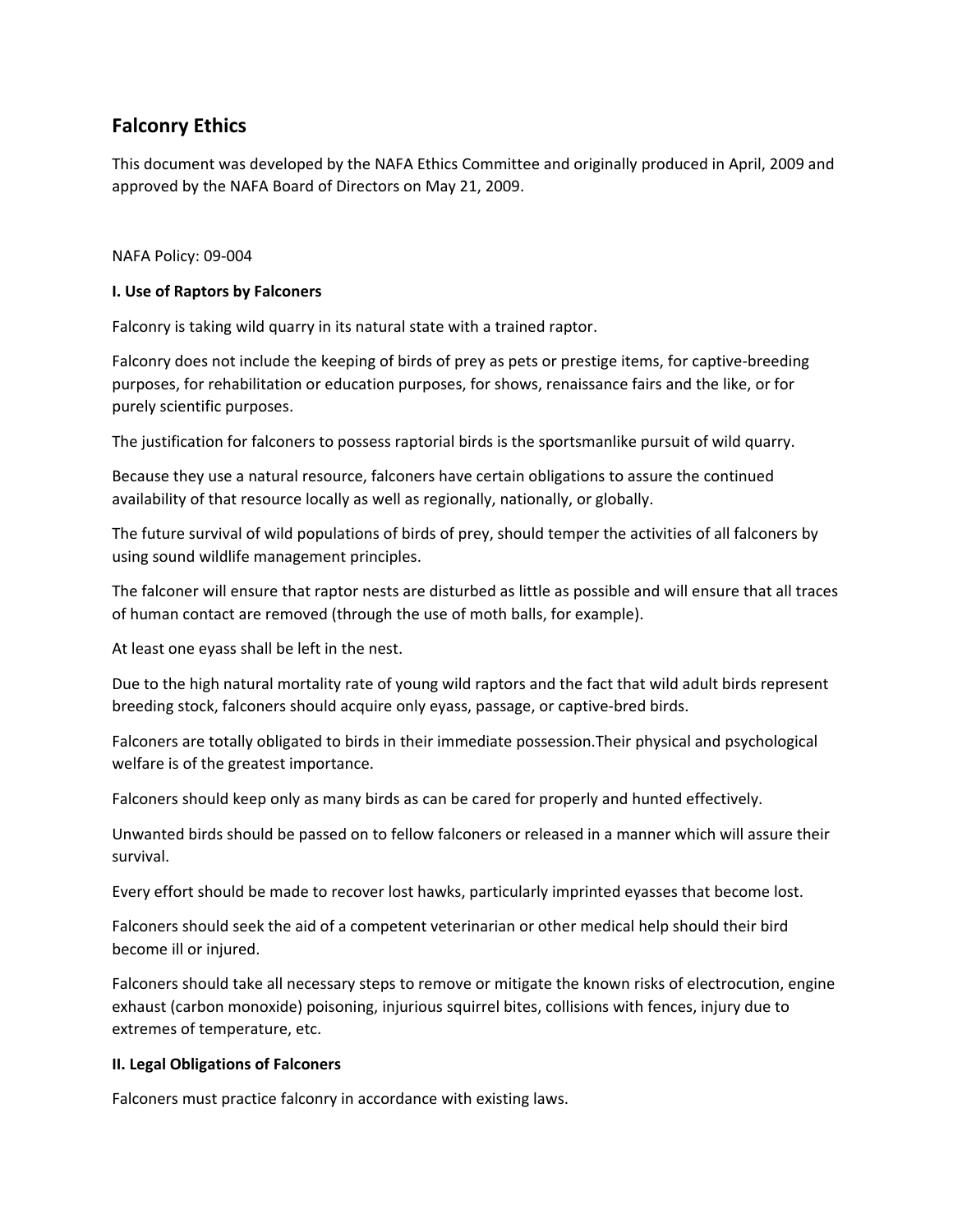State, federal and international laws which relate to all aspects of falconry should be understood and obeyed.

A falconer convicted of a serious misdemeanor or a felony related to his falconry activities should resign from all organized falconry activities.

Illegal forms of commercialism or trafficking in birds of prey, wild or captive‐bred, are not in the best interests of falconry or the falconry community, since they lead to exploitation of wild populations, disrespect of the noble raptor, and damages to the honored sport of falconry.Falconers should have no part in such criminal activities.

Any falconer with factual information concerning illegal trafficking in birds of prey should make such information available to the proper authorities. It is in the best interests of falconers to police their own ranks.

Since lawful does not always mean ethical, falconers will err to the side of the highest standards of conduct towards their bird, their fellow falconers, and the laws of the land. Just because an activity is legal does not mean it is always desirable, ethical, or biologically sound.

In addition, NAFA members have the obligation to comply with NAFA by-laws, and policies of the organization.

# **III. NAFA Positions on Ethics of Falconry**

Underlying these positions is the following definition: "Falconry is taking wild quarry in its natural state with a trained raptor."

# A. Raptor Maintenance

NAFA supports falconers in keeping, within regulatory entitlement, only those birds (both by species and numbers) that they can regularly fly at quarry. It is incumbent upon each falconer, in addition to meeting minimal standards required by regulation, to ensure that his/her birds are equipped, housed, and maintained in the manner most conducive to their individual well‐being. Each falconer is urged to take all available measures to minimize the possibility of loss of his birds and to make every effort to recover any birds lost. Each falconer, likewise, is expected to spare no effort in curing a sick raptor. He is expected to ensure that if a raptor is no longer desired, it is passed on to another qualified falconer able to fly it at wild quarry or that it is returned to the wild with full capability of sustaining itself.

# B. Compliance with Falconry Laws and Regulations

Each falconer is under a moral as well as a legal obligation to observe the laws and regulations of his own and foreign countries with regard to taking, importing and exporting raptors, the taking of quarry, and access to land.

# C. Conservation of Raptors

The well being of our native raptor populations is fundamental to the continued practice of falconry. Each falconer, therefore, should endeavor to promote the utmost welfare and survival of these populations in their wild state in accordance with accepted precepts of use-management conservation. NAFA opposes the taking of haggards, or members of the wild breeding population, except under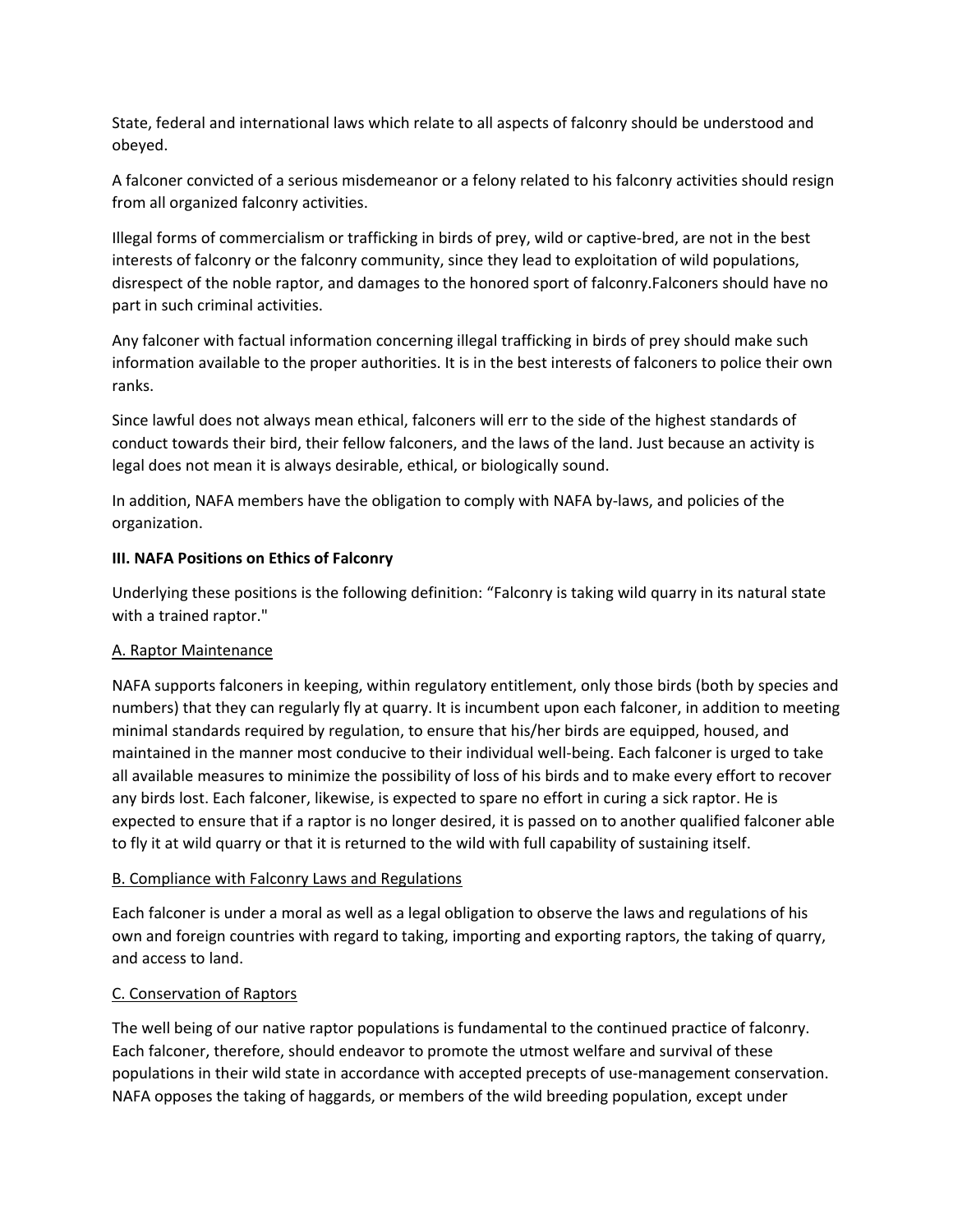exceptional circumstances, (such as birds that would be destroyed due to depredation). NAFA urges that in taking eyass raptors, at least one young should be left in the eyrie/nest unless, again, exceptional circumstances prevail. NAFA opposes commercial traffic in wild‐taken North American raptors regardless of private ownership status.NAFA does not support the creation of vendors in wild‐taken raptors or of individual falconers profiting from the sale of wild-taken birds.

# D. Fair Chase

Originally, falconry was a means of providing meat for the falconer's table.In its purest form, falconry is a raptor doing what it does naturally – hunt its prey – in cooperation with a human.The laws of nature decree that a wild raptor pursuing wild quarry is a fair chase.Neither side has an unfair advantage over the other.This is the purest form of falconry, its highest ideal and practice.NAFA holds that modern falconry should be conducted in this same manner. Unfair advantage, no matter its source, should be avoided in favor of quarry having a fair chance of escape. This practice of fair chase is a high calling.Where falconers adhere to it, the sport of falconry cannot be judged guilty of acts of cruelty or inhumane treatment of quarry.

# E. Sponsorship

The future of falconry rests in the hands of today's falconry sponsors.The responsibilities of a sponsor to the apprentice, and the apprentice's bird, are very serious.True sponsorship requires a high level of dedication, involvement, and personal sacrifice. Sponsoring an apprentice falconer is not to be taken lightly.It is more than signing a form. A falconry sponsor is responsible to the apprentice, to his/her raptor, and to the rest of the falconry community. Therefore, the falconry sponsor should be scrupulously legal, uncompromisingly ethical, and continually available to the apprentice.The falconry sponsor should be a highly competent falconer who hunts regularly and who is always aware of the apprentice's activities and the condition of the apprentice's bird.

# F. Exotics

Based on extensive scientific scrutiny and historic evidence, NAFA supports the use of non‐native (exotic) raptors ‐ to include hybrids ‐ in the practice of falconry in North America. Despite lack of scientific evidence of any threat to native avifauna, NAFA nonetheless counsels against any deliberate release into the wild of such raptors. NAFA assumes that falconers treat exotic raptors no differently than native raptors, regardless of the differences in their legal standing.

# G. Captive Breeding

NAFA recognizes the importance of captive breeding as a significant source of birds for both falconry and release to the wild for restoration of wild populations, when necessary. NAFA concurs in the commercial sale of captive‐bred progeny to appropriately licensed and qualified recipients as a way to encourage the production of captive‐bred birds so that they will be available for both purposes.

# H. Publicity

Falconers are cautioned about the dangers of publicity. Those considering public presentation are urged to consult NAFA's Public Information Officer. In general, the only two acceptable alternatives are the very highest quality presentation or no publicity at all. With or without publicity, application of discretion, moderation, and common sense by all falconers will go a long way toward maintaining a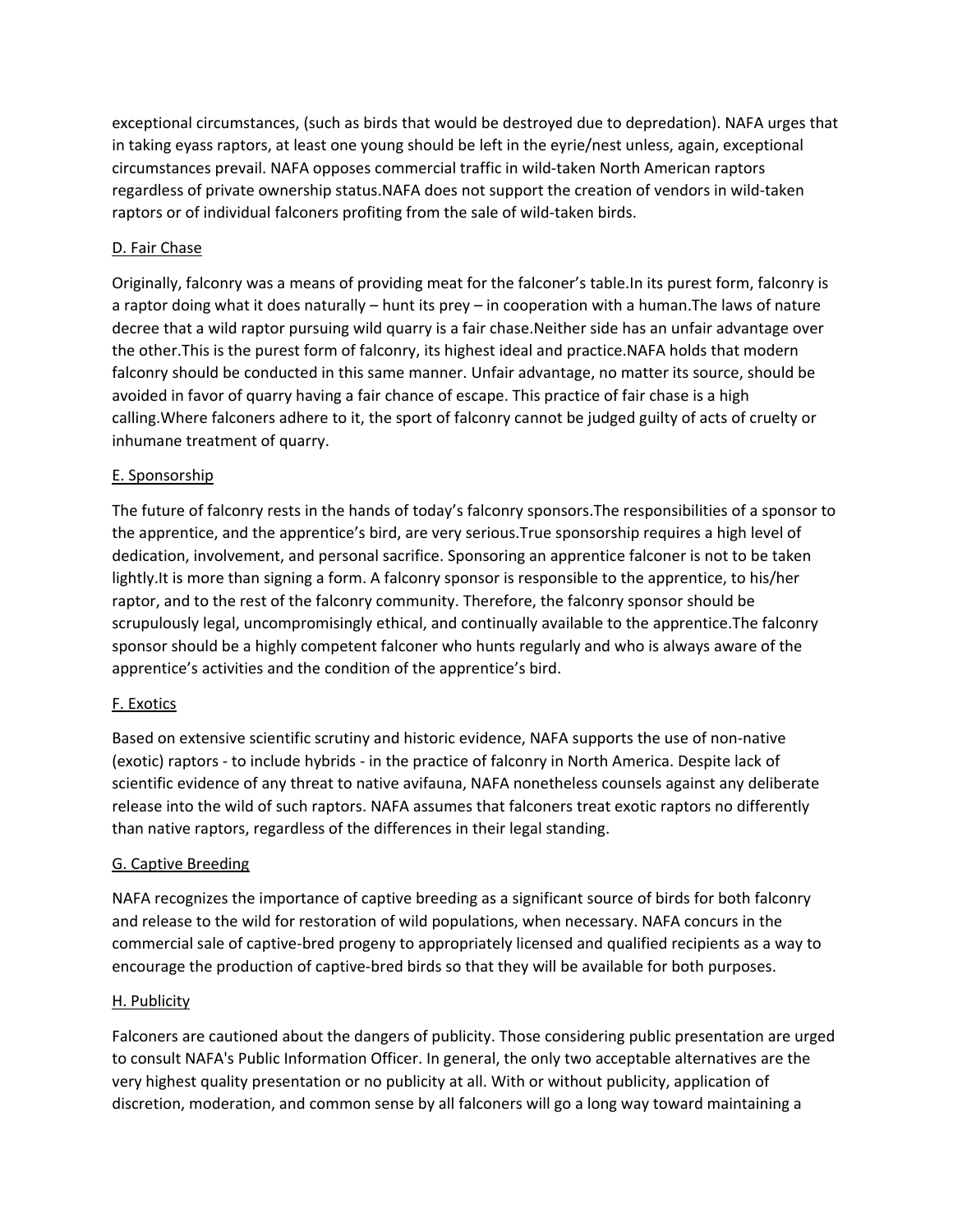favorable image of our sport.Activities aimed at, or reasonably capable of, recruiting new falconers are to be avoided.Falconry is not for everyone and the decision to become an apprentice falconer should be carefully made.Falconers should not be overly solicitous when approached by someone wishing to become a falconer.Making sure they understand the true nature and requirements of falconry is the primary goal.

# I. Private Ownership of Raptors

NAFA is a strong supporter of private ownership rights of captive bred falconry raptors, within the overall meanings of this policy.From a practical perspective however, NAFA's position is that the well‐ being of raptors is a higher priority than the rights of the falconer.Falconers do not intentionally place their own interests above the well-being of their birds. Therefore, NAFA supports the current legal frameworks which allow only duly licensed persons to possess raptors for any purpose.

This document was developed by the NAFA Ethics Committee. It was originally produced in April, 2009 and approved by the NAFA Board of Directors on May 21, 2009.

Copyright © North American Falconers Association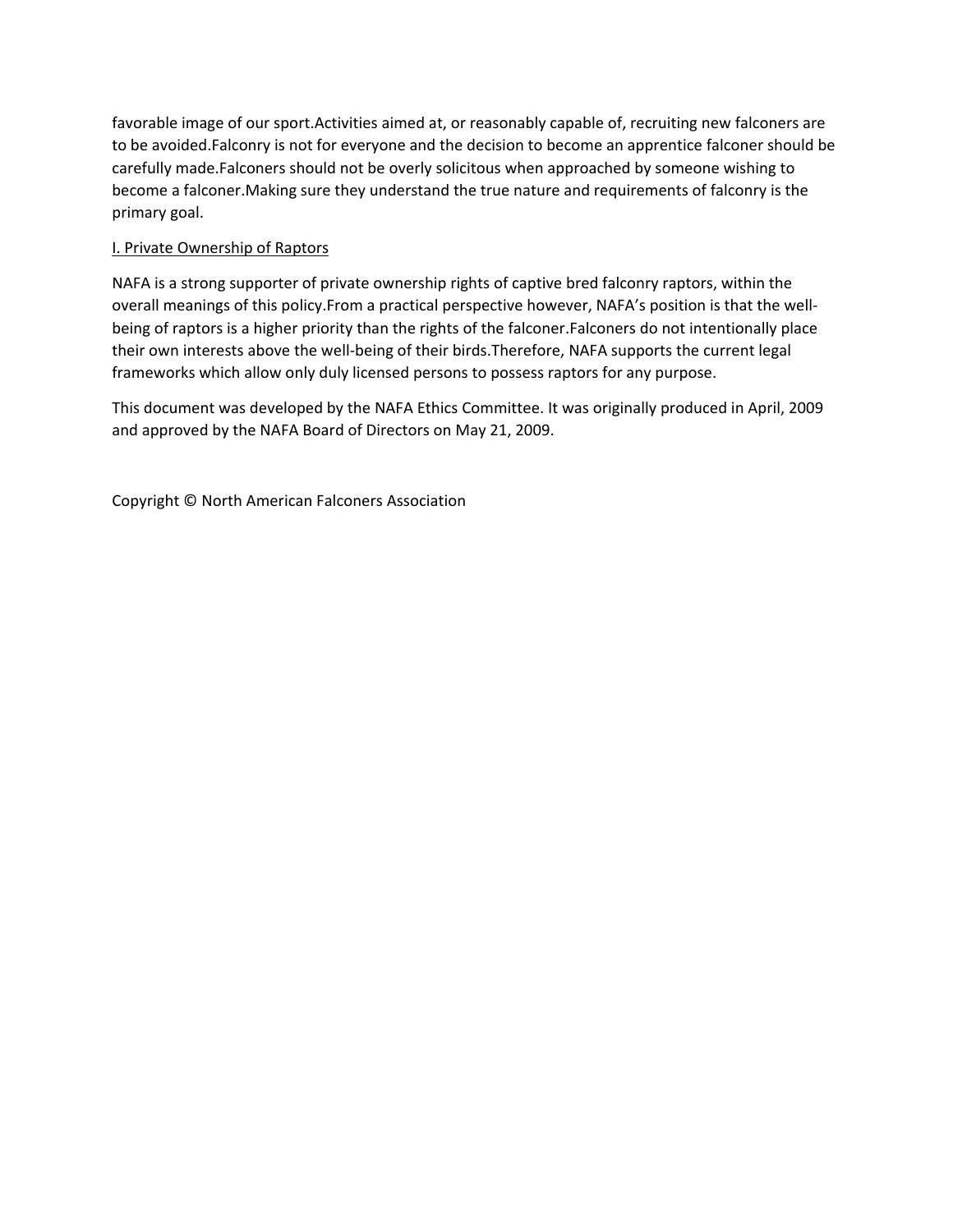# **Recommended Reading**

The following is a list of reading material recommended by the North American Falconers Association. There are several good book dealers who will be able to supply you with the items below.

#### **Are you a falconer who is:**

- ∙ Still Trying To Make Up Your Mind?
- ∙ Acquiring Basic Knowledge And Studying For The Test
- ∙ Organizing Your Equipment And Facilities
- ∙ Manning, Training, and Hunting
- ∙ Expanding On The Basics ‐‐ Achieving Greater Perspectives

#### **There are also good reference books available:**

- ∙ Ancient And Modern Classics
- ∙ Natural History And Biology Of Raptors
- ∙ Raptor Identification
- ∙ Medical Texts

# **Still Trying To Make Up Your Mind?**

∙ **A BOND WITH THE WILD**

North American Falconer's Association. 1993. North American Falconers Association. Berthoud, CO. 207pg. (out of print) Twenty‐four essays by several of the best modern falconers trying to explain why we go to all the effort and expense of falconry. A great book on the "why-we-do" of falconry.

#### ∙ **THE LURE OF FALCONRY ‐ video**

California Hawking Club. 1991.

This 20‐minute video is an excellent introduction to our sport; contains information hard to find from other sources. The educational video reveals the incredible partnership between humans and birds of prey, and it is a good introduction to the art of falconry. It explains how state and federal regulations protect both the raptors flown in falconry, as well as wild raptor populations. The video is especially useful to the prospective falconer who is trying to make up their mind to "take the plunge," as well as the experienced falconer. It is the best video to illustrate both the risks and the rewards of this ancient, compelling sport.

#### **Acquiring Basic Knowledge And Studying For The Test**

∙ A FALCONRY MANUAL

(2nd edition), Beebe, F. L. 1992. Hancock House, Blaine. 197pg.

This is an excellent companion to the previous California Hawking Club products. This book, when added to the video, the study guide, and apprentice manual, should be able to help you make the final decision to become a falconer and provide with the basic information that would help you pass "The Test."

#### ∙ **APPRENTICE STUDY GUIDE**

Holderman, F.W. (Ed.). 1998. California Hawking Club. 110pg.

This study guide helps you prepare for the falconry exam that is required by the US Fish & Wildlife Service and is administered by individual states. It provides questions similar (not identical) to those included on the exam, and it provides explanations for correct answers. The study guide covers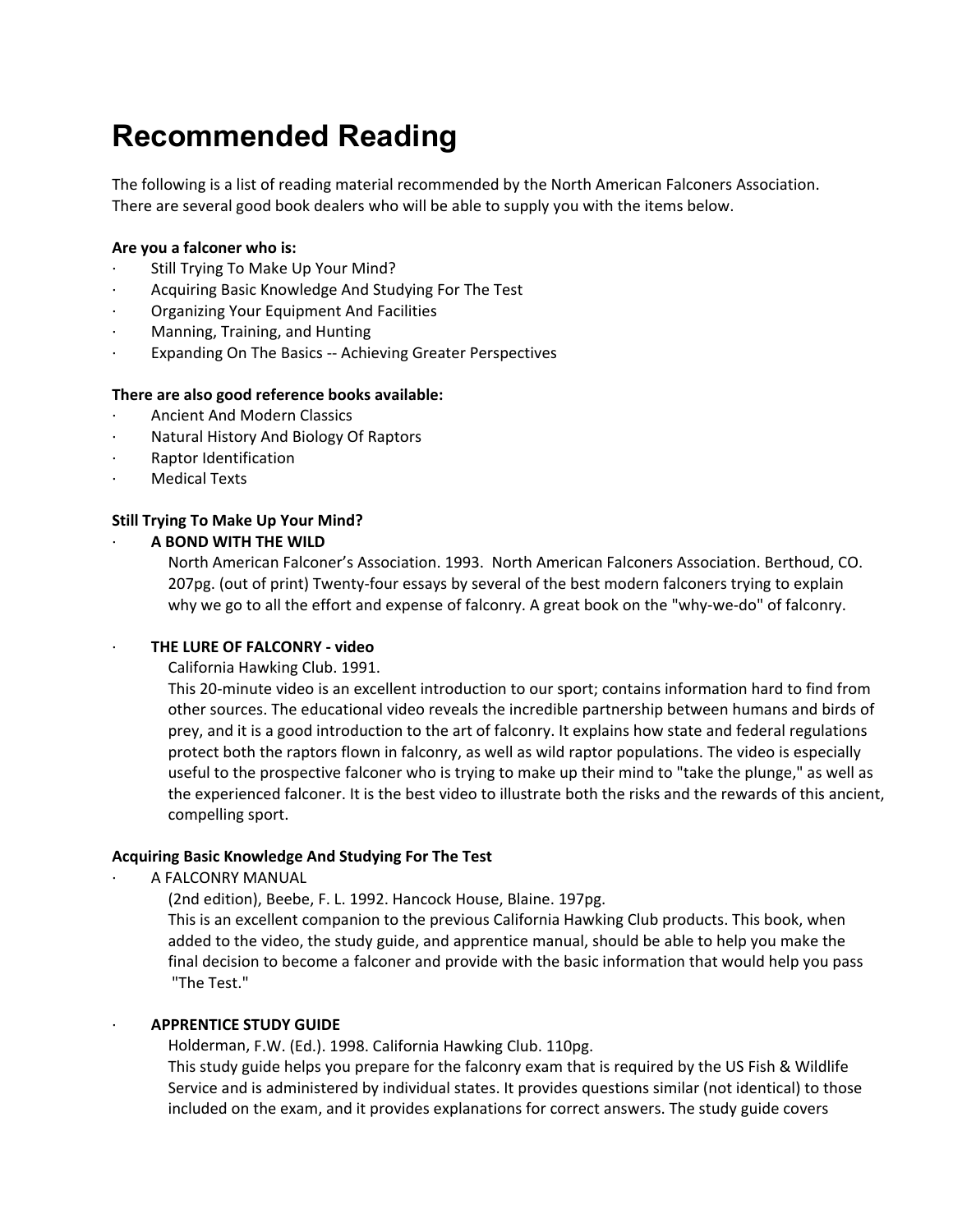identification, natural history, hunting and falconry techniques, health and illnesses, and an up‐to date section on laws and regulations.

#### ∙ **APPRENTICE MANUAL**

California Hawking Club. In Press. This is a narrative supplement to the California Hawking Club APPRENTICE STUDY GUIDE.

#### **Organizing Your Equipment And Facilities**

#### ∙ **FALCONRY EQUIPMENT**

Kimsey, B.A and J. Hodge. 1998. (2nd printing), Kimsey/Hodge Publications, Houston, TX. 184pg. After you pass the test, you will need to get your equipment and facilities together to pass the required inspection. This book and your sponsor will be your best guides to hawk houses (mews), weathering areas, perches, and a variety of falconry equipment to properly care for a bird.

#### **Manning, Training, and Hunting**

#### ∙ **AMERICAN KESTRELS IN MODERN FALCONRY**

Mullenix, M. 2002. Western Sporting Publications, Ranchester, WY. 139 pg. The first and only hawking guide that is devoted completely to training and caring for the challenging American kestrel. This book is an excellent companion to the books on the red‐tailed hawk, and it is an absolute necessity if you are considering a kestrel.

#### ∙ **BUTEOS AND BUSHYTAILS**

Brewer, G. 1995.. GLB Publications, Chandler, TX. 135pg. Highly focused on the art of squirrel hunting in dense woods with red‐tails and Harris' hawks. Exceptionally reader friendly.

#### ∙ **TOPICAL SELECTIONS FROM HAWK CHALK ‐‐ Conditioning and Training**

Shor, W. 1997, North American Falconers Association

This set of selected articles have been reprinted from the pages of HAWK CHALK (the NAFA newsletter) and discuss the latest training and conditioning techniques, including operant conditioning and click training

Both of the following manuals are devoted to training and caring for the passage red‐tail hawk. While other authors have covered a variety of subjects for all levels of falconers, McGranaghan and Oakes have focused on the passage red-tail in a way that particularly benefits apprentice or beginner falconers. Topics range from equipment/facilities, trapping, manning and hunting.

#### o **THE FALCONER'S APPRENTICE**

Oakes, W. 1993. -- A Guide to Training the Red-Tailed Hawk. EagleWing Publishing, Warrens, WI. 175pg.

#### o **THE RED‐TAILED HAWK**

 McGranaghan, L. 1996. ‐‐ A complete guide to training and hunting North America's most versatile game hawk. Privately published. 160pg.

#### **Expanding On The Basics ‐‐ Achieving Greater Perspectives**

∙ **THE HISTORY AND PRACTICES OF FALCONRY**

Oswald, A. 1982. . Spearman, Jersey. 120pg.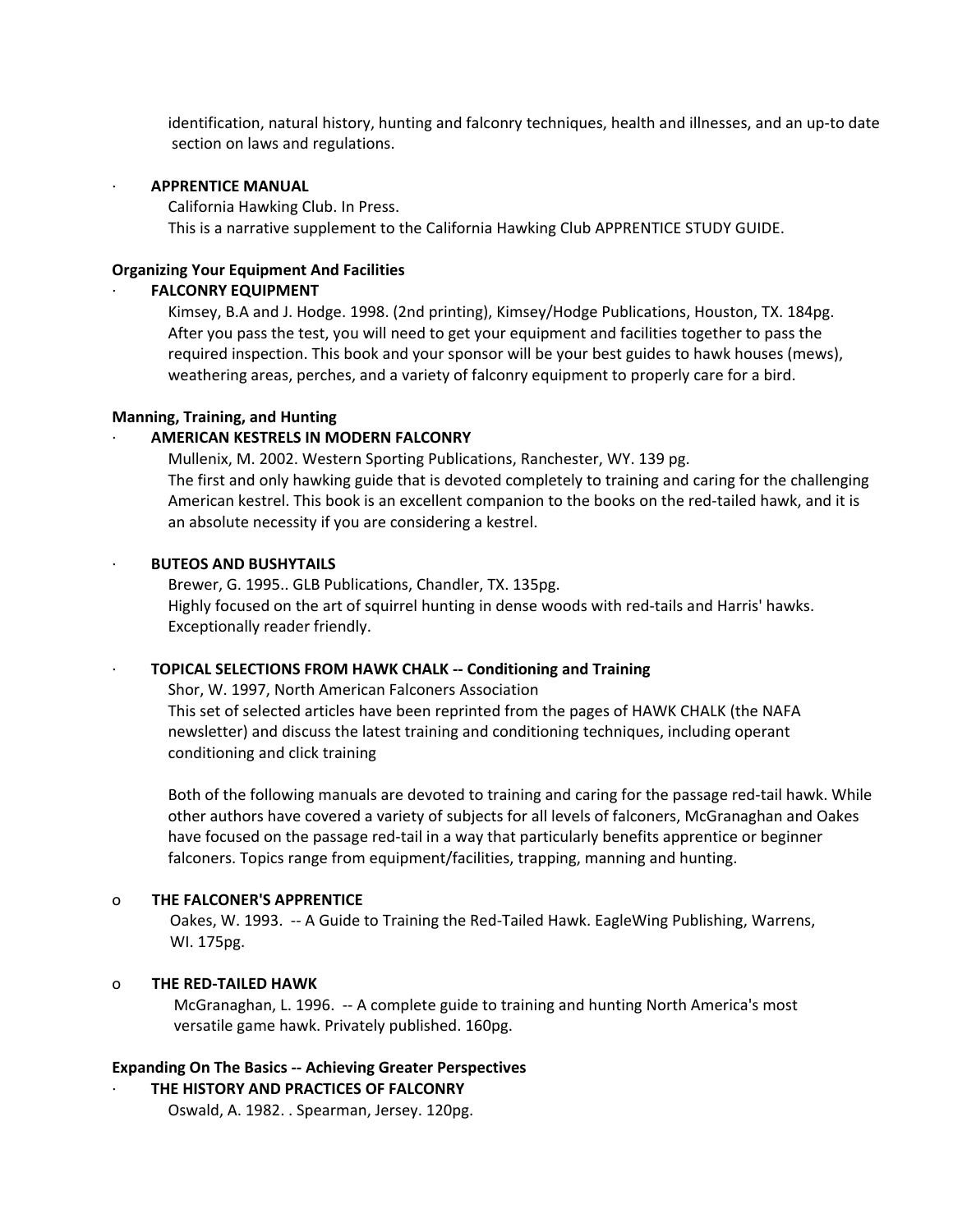Oswald discusses the history of falconry from our shadowy beginnings until the modern day. Many falconry books cover little, if any, of the history of falconry, but this one is devoted to the topic. The small volume lends perspective to the traditions of our sport.

#### ∙ **THE PILGRIM AND THE COWBOY**

McKay, P. 1989. . McGraw‐Hill Publisher. Co., New York, NY. 214pg. (ISBN 0‐07‐045317‐9) All falconers, young and old, must constantly be reminded about Operation Falcon ‐‐ one of the ' darkest events' in American falconry. This book, written by investigative journalist Paul McKay, recounts this undercover sting operation that culminated in June, 1984. The author illustrates how a few individuals were able to 'create' a black market in falcons that resulted in several falconers being enticed into breaking the law.

# ∙ **FALCONRY, ART AND PRACTICE**

Ford, E. 1992. Blandford, London. 191pg.

Very much the British equivalent to Frank L. Beebe's A FALCONRY MANUAL, Ms. Ford covers falconry in England, where the handling the birds is very similar, but the laws and regulations are quite different as compare to in North America.

# ∙ **NORTH AMERICAN FALCONRY AND HUNTING HAWKS**

Beebe, F.L and H. M. Webster. 1994. (7th edition). Privately printed, Denver, CO. 540pg. One of the most comprehensive books on falconry, this masterpiece covers the depth and breadth of falconry in North America, with somewhat of an emphasis on long wings. [NLP]

# ∙ **UNDERSTANDING THE BIRD OF PREY**

Fox, N. 1995. Hancock, Blaine. 384pg.

Primarily a technical book about birds of prey, Chapters 7 and 8 discuss hunting with raptors (falconry) and the interactions between raptors and humans that lends additional insights to the how we work with our birds.

# ∙ **DESERT HAWKING . . .WITH A LITTLE HELP FROM MY FRIENDS**

McElroy, H. 1996. . Privately published. 430pg.

Written and published by one of America's foremost short-wing falconers, this book expands on the apgrentice's perspectives to include the accipiters and Harris' hawks.

# ∙ **UNDERSTANDING GOSHAWKS**

Perkins, D. 2008. Privately published. 175pg.

Former NAFA President and Author Darryl A. Perkins has captured the essence of this northern predator of the boreal forest and gives the reader an intimate glance into the psyche and training of this magnificent bird.

# ∙ **THE IMPRINT ACCIPITER II**

McDermott, M. 2009. Western Sporting, 2nd Edition 272pg.

A superbly written book by Mike McDermott that has a great new wealth of information about training the Northern Goshawk, Coopers hawk and Sharp‐shinned hawk. A full color edition with many new pictures, graphs and illustrations.

# ∙ **THE Harris's Hawk Revolution**

Coulson, Jenifer and Tom 2012. Parabuteo Publishing, L.L.C., 661pg.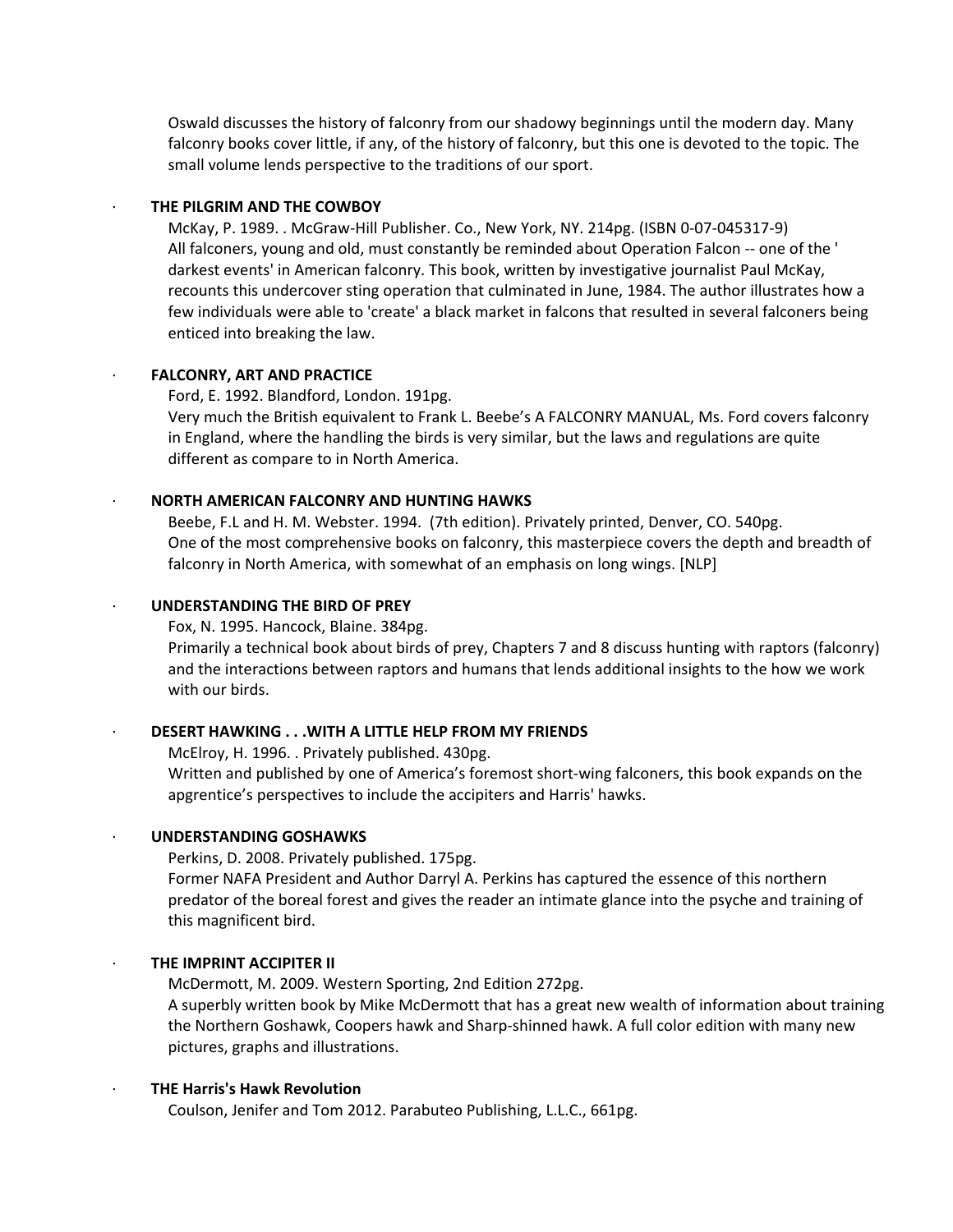This falconry book is specifically designed to help falconers become better caretakers, trainers, and hunters, to help breeders increase production, and to make captive bred raptors better falconry birds and hunting hawks. The Coulsons teach about husbandry, rearing, training, socialization, scouting, hunting, selective breeding, and captive propagation techniques.

#### ∙ **Ancient And Modern Classics**

 Some of the following books may no longer be in print, and most are considered classics on falconry and birds of prey. If you're lucky, you might be able to locate a copy to check out of a library or borrow one from another falconer. If you're really lucky, you might be able to purchase on for your own bookshelf, but expect to pay the price. As for obtaining your own personal copy, these books occasionally appear on lists of book available from book vendors or in silent auctions. Another source might be by obtaining one free as a door prize at a falconry meet or a picnic (that is if you're really, really lucky!).

#### ∙ **DE ARTE VENANDI CUM AVIBUS ("The Art of Falconry").**

Emperor Fredrick II of Hohenstaufen. 1248. Translated and edited by C.A. Wood and F.M. Fyfe in 1943 (later reprinted in 1955 and reissued in 1961), Stanford University Press, Stanford, CA. 637pg. You won't find any more of a classic book on falconry than this one -- it was the first major work published on falconry, and has been acclaimed in ornithological textbooks as a hallmark book on the study of birds. Although it has been 750 years since this treatise was written, much of it was penned in a manner that reflects the knowledge and experience of some of the best modern falconers. Not only does it address the training and hunting of birds of prey, but it contains a wealth of information on the ecology and behavior of waterfowl and upland game birds as well.

#### ∙ **THE GOSHAWK**

White, T.H. 1996. Lyons and Burford Co., New York, NY. 215pg. This book was first published in 1951. It is a well-written classic about a man learning about falconry.

# ∙ **A HAWK FOR THE BUSH**

Mavrogordato, J. 1960. Clarkson N. Potter, Inc. New York, NY. 206pg. A classic book on training shortwings, with an emphasis on Old World short‐winged hawks. Expect to pay big bucks for this book, if you can find a copy (out of print and in high demand).

# ∙ **THE ART AND PRACTICE OF HAWKING (7th edition)**

Mitchell, E.B. 1971. Charles T. Branford Co., Newton, MA. 291pg.

This classic book on falconry in Great Britain was first published in 1900. This reference is better for providing a glimpse of what falconry was like during the late 1800's in England, rather than being a guide for the practice of falconry in North America today.

#### ∙ **OBSERVATIONS ON MODERN FALCONRY**

Stevens, R. 1978. . Falconiformes Press Ltd., Saskatoon, Sask. 112pg. (ISBN 0‐920158‐04‐8) An excellent text that entirely lacks pictures and diagrams. Yet, this book provides excellent food for thought and reflection for someone who has already trained a couple of birds. It has brief but excellent passages on hooding, hacking, and the gyrfalcon.

#### **Natural History And Biology Of Raptors**

# ∙ **LIFE HISTORIES OF NORTH AMERICAN BIRDS OF PREY (Vol. I & II)**

Bent, A.C. 1937‐1938. , Smithsonian Institution, Washington, D.C. 409pg & 482 pg.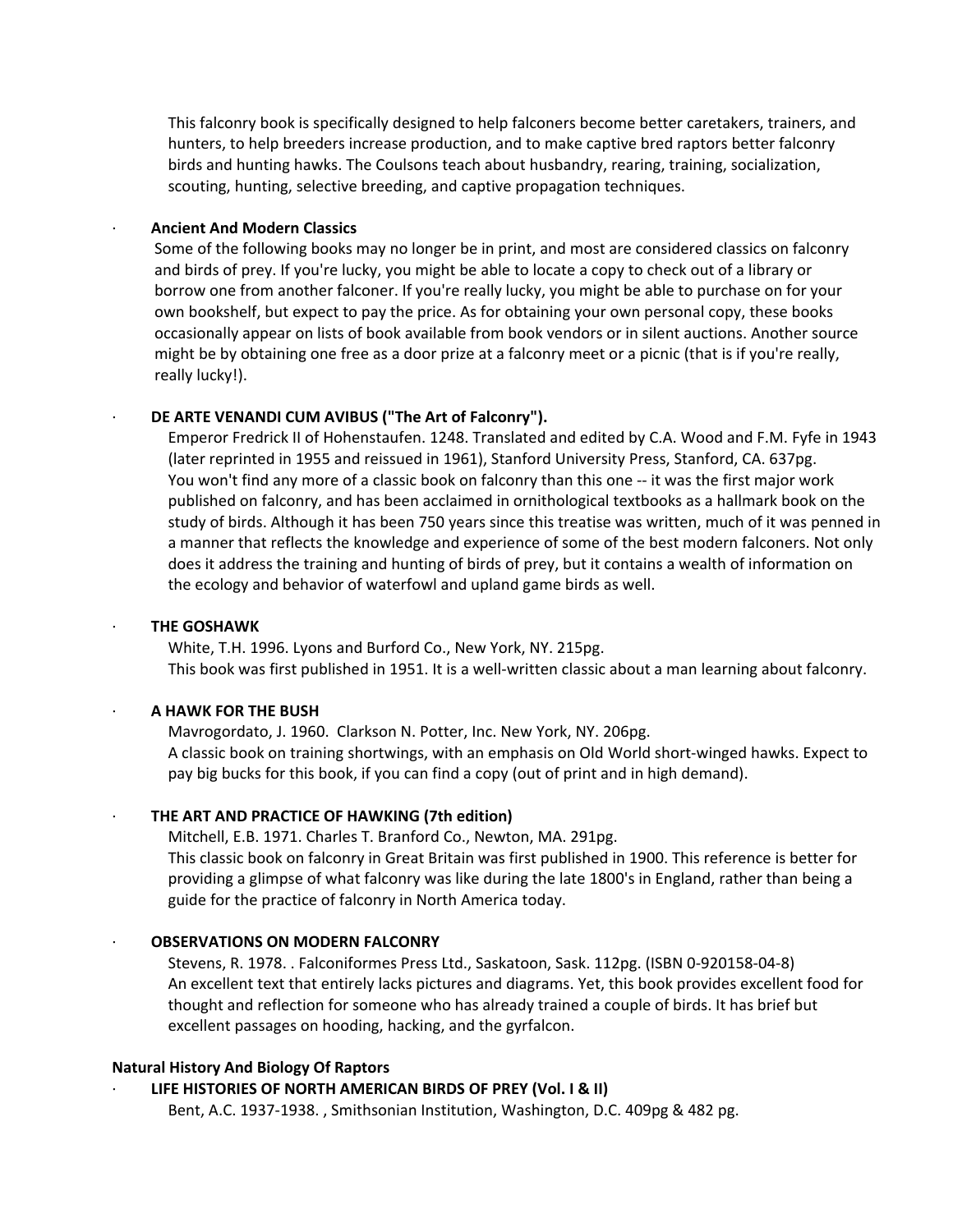These two volumes, which are part of a larger set of volumes dedicated to the life histories of all North American birds, represent one of the most comprehensive looks into the lives of raptors. Have plenty of time available, if you should choose to read these two volumes cover to cover.

#### ∙ **POPULATION ECOLOGY OF RAPTORS**

Newton, I. 1979. , Buteo Books, Vermilion, SD. 399pg.

Dr. Ian Newton is considered by many authorities to be the leading raptor biologist in the world. In this book, he synthesizes virtually all of the published literature that existed on raptor population biology at the time of publication. The book truly sets a standard for what is known and what is not known about raptor population dynamics and population interactions. While it is "a must" for any professional raptor biologist, its readability lends it also to being a leading choice to occupy the bookshelf of most falconers and raptor enthusiasts.

#### ∙ **EAGLES, HAWKS AND FALCONS OF THE WORLD**

Brown, L. and D. Amadon. 1989. The Wellfleet Press, Secaucus, NJ. 945pg. Originally printed as a two‐volume set in 1968, this single‐bound edition was reprinted to make this standard reference more available. It is one of the most, if not the most, cited reference on birds of prey of the world. An excellent resource, especially if your interest in raptors goes beyond the North American continent.

#### ∙ **HAWKS, EAGLES AND FALCONS OF NORTH AMERICA**

Johnsgard, P.A. 1990. . Smithsonian Institution Press, Washington, D.C. 403pg. This is an excellent reference to the biology of North American raptors. It contains some of the most concise, accurate, and detailed descriptions on numerous aspects of raptor biology.

#### ∙ **THE WIND MASTERS**

Dunne, P., 1995. 263pg.

Not a book about falconry, but written by one of the premier bird watchers in North America, this books gives us a glimpse into the inner workings of our raptor's minds.

# ∙ **HAWKS IN THE HAND (2nd edition)**

Craighead, F. & J. 1997. Lyons and Burford Co., New York, NY. 352pg. Originally published in 1939, this highly readable book spins a web of birds, dogs and people that has entrapped and entertained falconers and falconer "wanna‐be's" over the decades since if first was published. It remains entertaining and applicable today.

#### **Raptor Identification**

These three books are intended for the identification of birds of prey, mostly in the field. Dunne et al. describes how to tell raptors apart as they soar lazily overhead or from snatched glimpses as they fly away. The first Clark and Wheeler book is your basic Peterson field guide, which obviously is dedicated to diurnal raptors. The second book adds the depth of color to the first.

#### ∙ **HAWKS IN FLIGHT**

Dunne, P., D. Sibley, and C. Sutton. 1988. . Houghton‐Mifflin, Boston, MA. 254pg.

#### ∙ **GUIDE TO THE HAWKS OF NORTH AMERICA**

Clark, W.S. and B.K. Wheeler. 1987. Houghton‐Mifflin, Boston, MA. 198pg.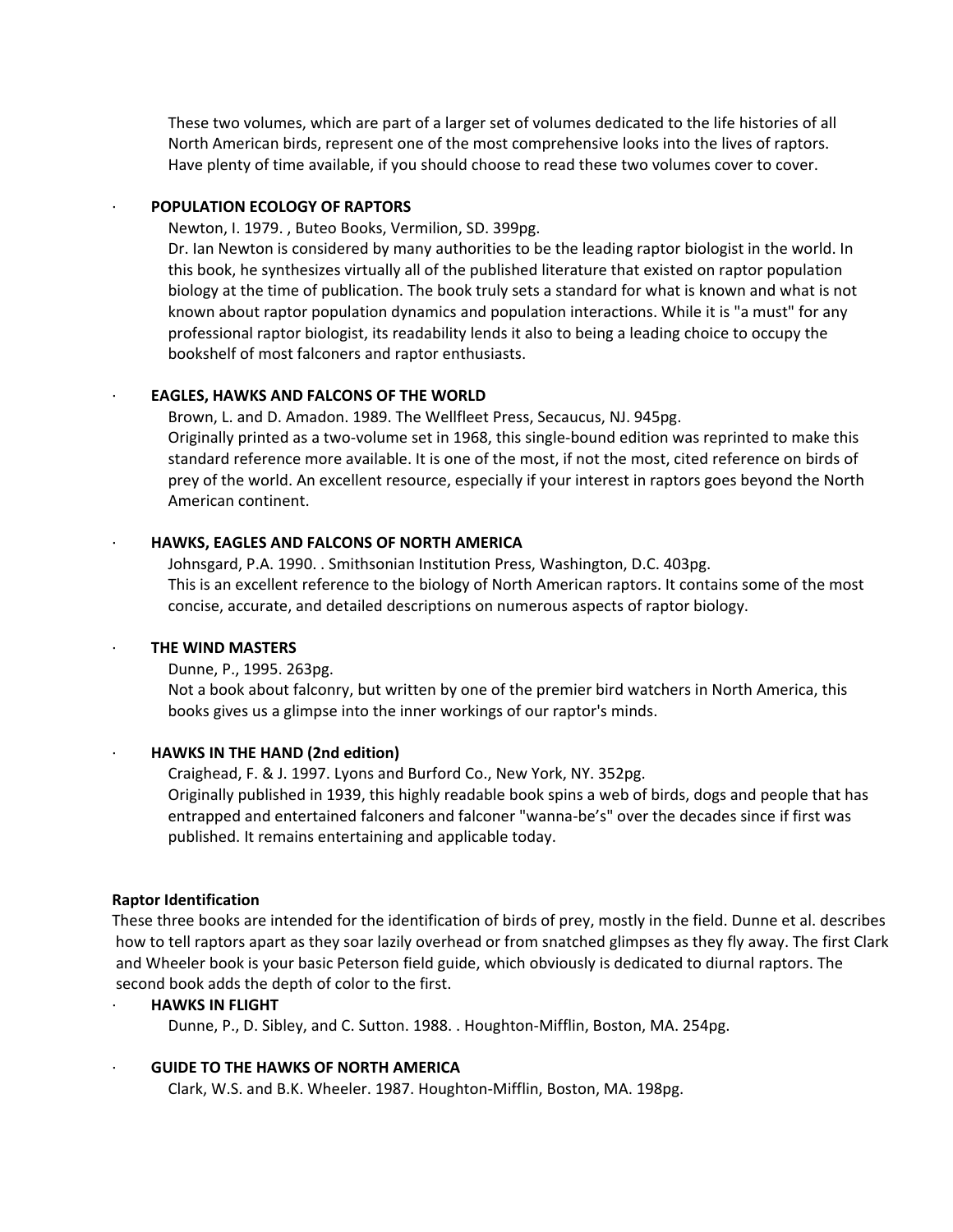### ∙ **A PHOTOGRAPHIC GUIDE TO NORTH AMERICAN RAPTORS**

Wheeler, B.K., and W. S. Clark. 1996. (2nd edition). Academic Press. 216pg.

#### **Medical Texts**

### ∙ **MEDICAL MANAGEMENT OF CAPTIVE BIRDS OF PREY**

Redig, P.T. 1993. (2nd edition). The Raptor Center, St. Paul, MN. 184pg. The essential medical manual for beginners, with a special chapter on the care and maintenance of falconry hawks.

# ∙ **VETERINARY ASPECTS OF CAPTIVE BIRDS OF PREY**

Cooper, J.E. 1978. The Standfast Press, Gloucestershire, U.K. 256+pg. This is an excellent book on raptor diseases and injuries. It is quite technical in nature, but is a good one for the bookshelf.

#### ∙ **RAPTOR BIOMEDICINE**

Redig, P.T., J.E. Cooper, D. Remple, and B. Hunter. 1993. University of Minnesota Press, Minneapolis, MN. 288pg. This is an excellent but highly technical veterinary manual on birds of prey. A bit advanced for beginners, but an excellent reference.

Copyright © North American Falconers Association